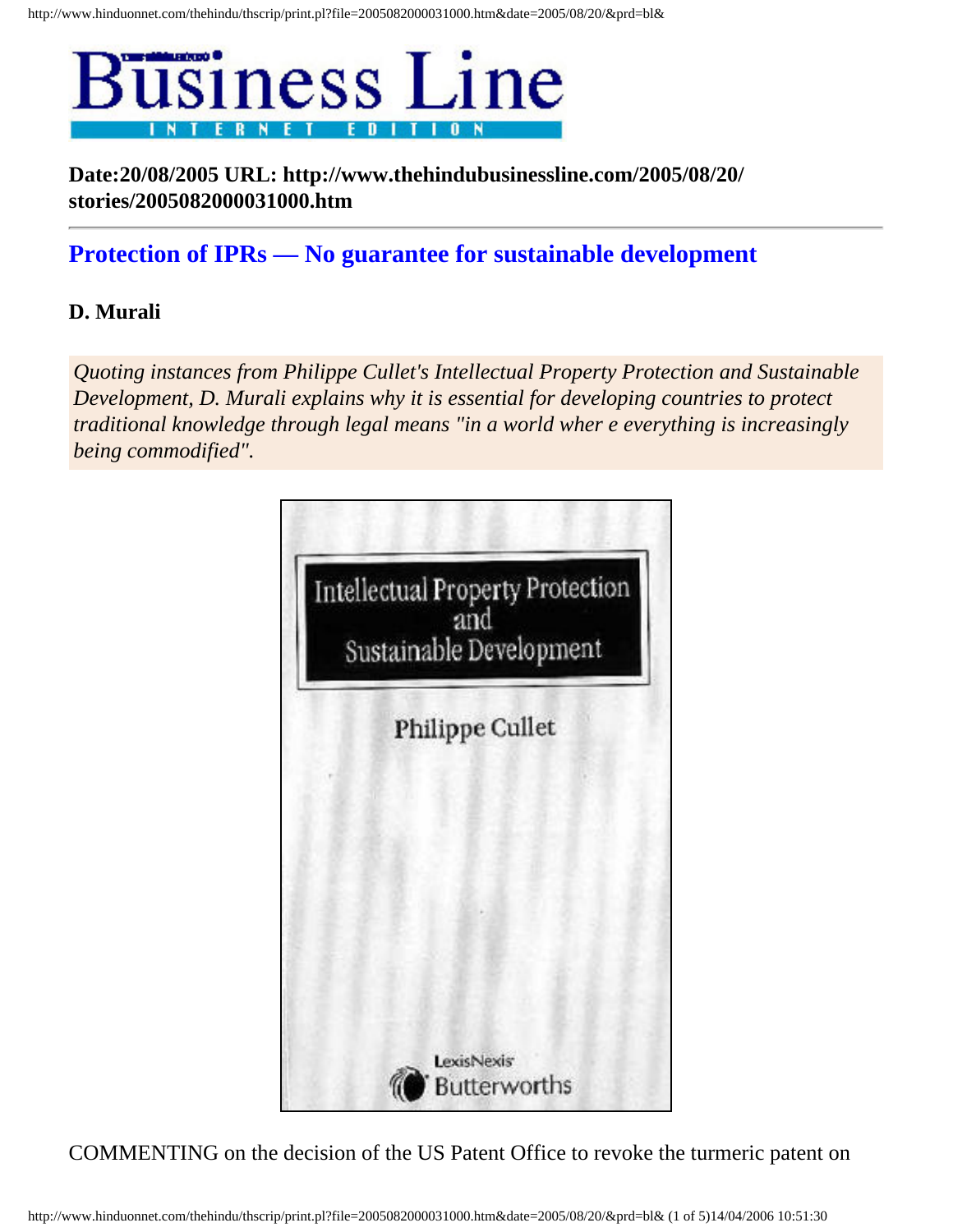http://www.hinduonnet.com/thehindu/thscrip/print.pl?file=2005082000031000.htm&date=2005/08/20/&prd=bl&

the basis of a challenge filed by CSIR, *www.navdanya.org* notes that Uncle Sam's patent system has its own weaknesses, allowing bio-piracy to be practised as a rule.

Ironically, though, the patent in question (No. 5,401,504 on `use of turmeric in wound healing') had been granted in 1995 to two Indian nationals, Suman K. Das and Hari Har P. Cohly, at the University of Mississippi Medical Centre.

It's in the Indian genes, one may argue, but what is sobering is the day's news about what the US Ambassador to India, Mr David C. Mulford, told members of the Indian Chamber of Commerce in Kolkata. "India must improve its IPR record to attract American investments in the biotechnology, pharmaceutical and clinical research sectors," he said, on the subject of intellectual property rights (IPRs).

The turmeric case was that it was the first time that a patent based on the traditional knowledge of a developing country had been successfully challenged; the legal costs incurred by India in this case have been calculated by the Indian Government to be about at \$10,000, informs *www.iprcommission.org* of the Commission on Intellectual Property Rights. "The withdrawal of the turmeric patent is only the first step in reversing biopiracy.

Patents on Neem, Amla, Jar Amla, Anar, Salai, Dudhi, Gulmendhi, Bagbherenda, Karela, Rangoon-ki-bel, Erand, Vilayetishisham and Chamkura all need to be revoked," Navdanya proclaims indignantly.

IPR is a newsy topic, because you find the Indian Machine Tools Manufacturing Association (*http://imtma.org*) busy with a `path-breaking' seminar on leveraging IPR, focussing on patents, trademarks, industrial designs, trade secrets, and so on, apart from deliberating on "IPR-enabled business strategies for achieving competitiveness and market success".

And, from across the globe, *Bloomberg* reports about a disturbing development in Brazil. There, the Government, saddled with a programme to supply AIDS/HIV drugs free to about 1,63,000 victims, has asserted that it can make the drug for 59 per cent less than what the fourth-largest US drug-maker Abbott Laboratories charges for the medicine.

In response, the company is understood to have delayed its plans to invest \$27 million to remodel a plant in Brazil, and political lobbies are working hard to punish `the violation of Abbott's patent' by moving for a cancellation of `trade preferences for \$2 billion of Brazilian exports'. When the bottomline becomes important for companies, there can be cruelty in the name of IPR, it seems.

For clarity, therefore, I turn to Philippe Cullet's *Intellectual Property Protection and Sustainable Development*, from LexisNexis (*www.lexisnexis.co.in*). IPRs have a number of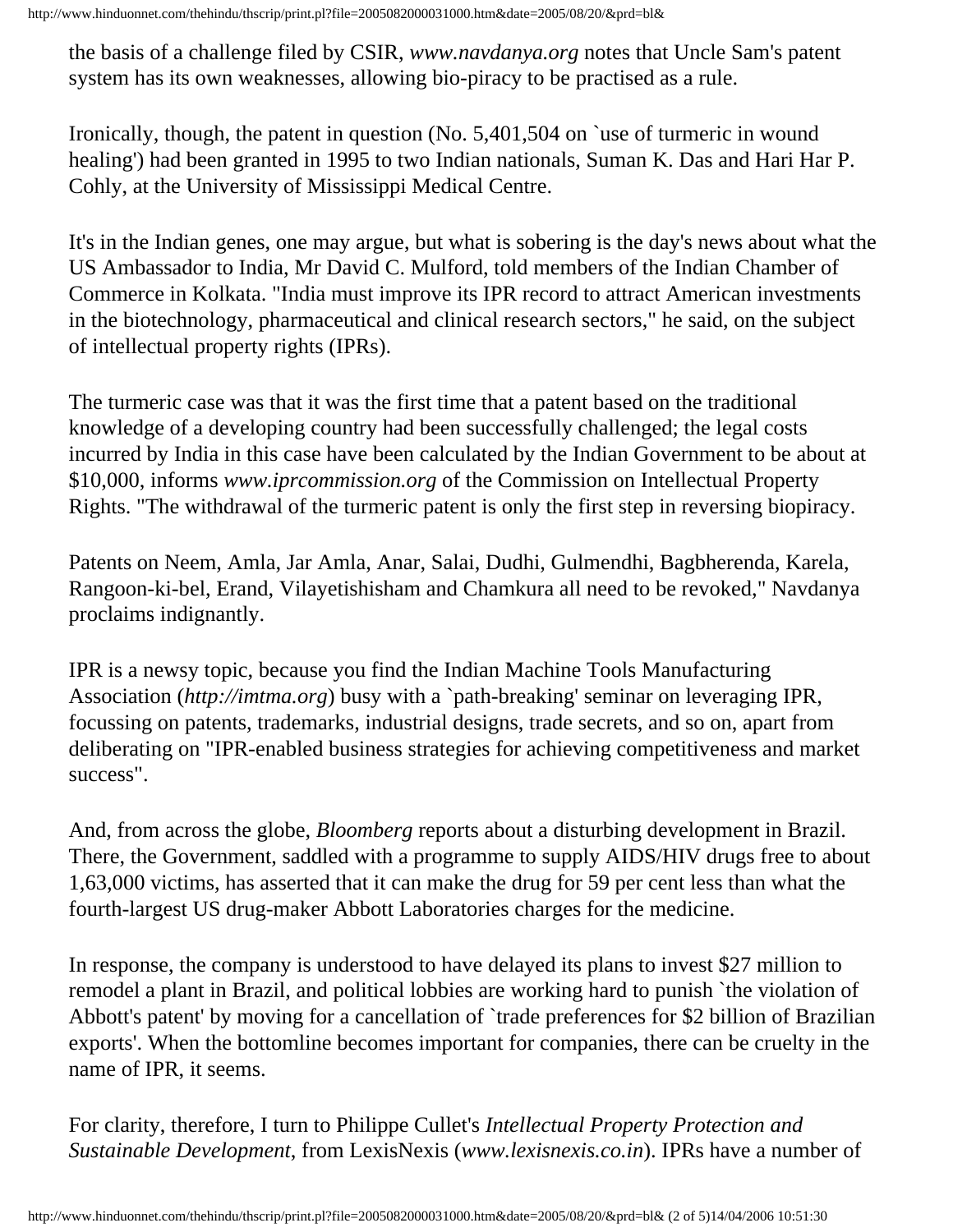http://www.hinduonnet.com/thehindu/thscrip/print.pl?file=2005082000031000.htm&date=2005/08/20/&prd=bl&

socio-economic impacts, which require the adoption of a broader perspective, argues Cullet in the intro. The challenge is to ensure that one part of the polity does not benefit at the expense of the poor and the fulfilment of basic needs, he points out.

IPRs have long been considered as "one of the available incentives to drive economic development," and such thinking leads to a common delusion, such as what Mulford could have lapsed into: That IPRs could be implemented "with the same degree of success in all countries." No, says Cullet.

"Recent controversies over access to medicines in developing countries or concerning the protection of traditional knowledge have clearly brought out the special situation of developing countries and the need for differential measures which seek to foster not only economic development but also socially and environmentally sustainable development," he writes.

Two lines of enquiry that the author engages in are about the rapidly evolving framework, and challenges in India. But, first, what is sustainable development? It is "development that meets the needs of the present without compromising the ability of future generations to meet their own needs", according to the World Commission on Environment Development (Brundtland Report).

Then came the 27 principles constituting the common minimum on sustainable development, through the 1992 Rio Declaration adopted at the UN Conference on Environment and Development.

However, sustainable development law suffers from lack of unity and direction, points out Cullet. And there is no `international sustainable development organisation', apart from CSD, or Commission on Sustainable Development, that acts as a forum but lacks the mandate to coordinate activities.

The chapter on `access and benefit sharing' discusses the example of how the discovery of the anti-fatigue properties of a plant, Aarogyappacha, from the Western Ghats led to the development of a drug called Jeevani, and how 50 per cent of licence fee and royalty was offered to the Kani community, among whom traditional knowledge about the herb was a tribal secret.

There has been criticism about the experiment, and Cullet isn't too happy either. Because it takes as given the right of outsiders to access and use the knowledge of traditional knowledge-holders as long as some form of compensation is given to them. The alternative he suggests is "to start from the principle of prior informed consent and give traditional knowledge holders the right to determine according to democratic procedures whether they want to transfer the knowledge to outsiders, and on what terms".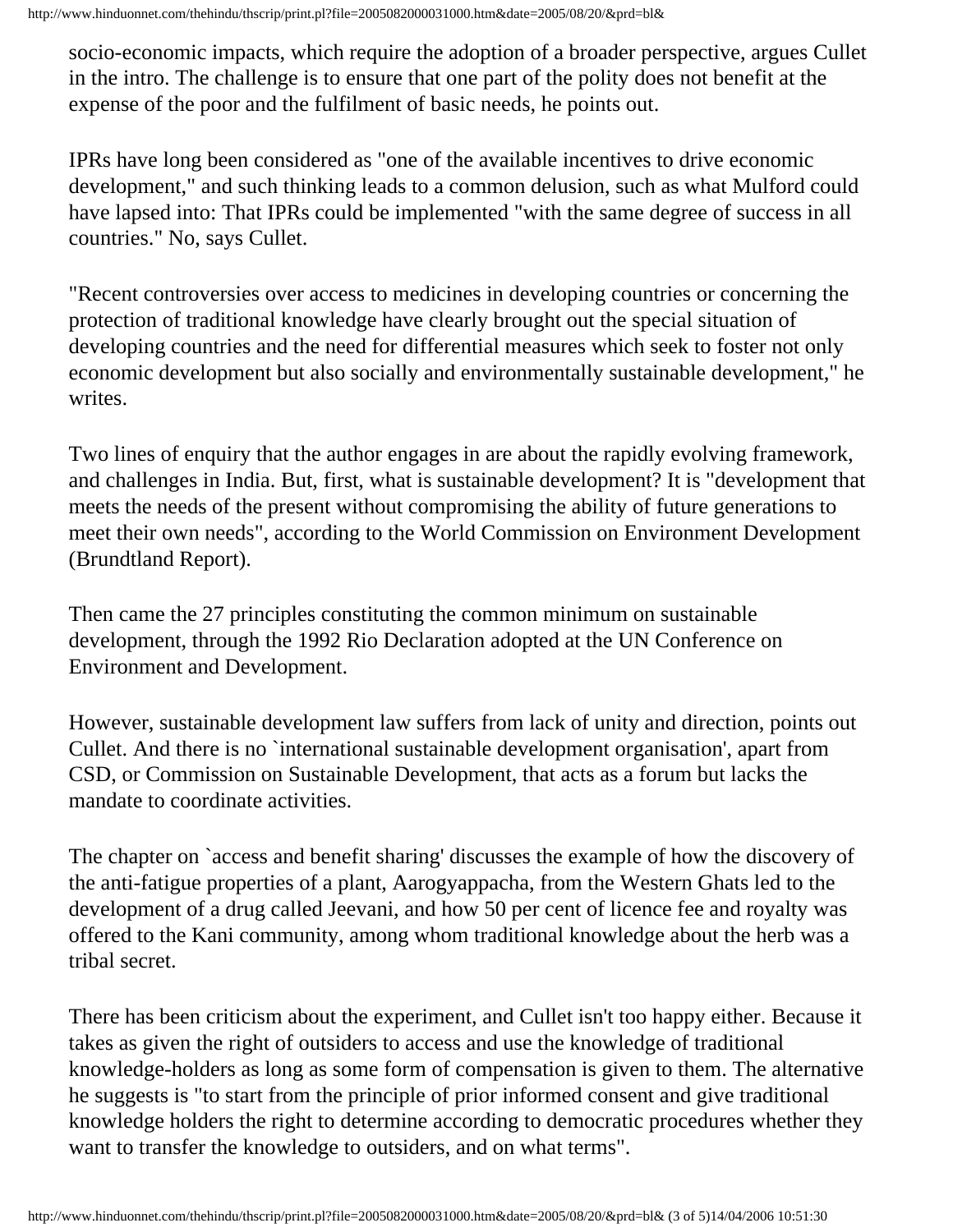Part III of the book is on `agriculture' where Cullet discusses genetic engineering, food security, life patents, plant breeders' rights, farmers' rights, *sui generis* plant variety protection and so on.

Only six countries, viz. Argentina, Brazil, Canada, China, South Africa, and the US, planting only four crops — maize, soybean, canola and cotton — with either insect/ herbicide resistance accounted for 99 per cent of the global area planted with transgenic crops in 2003, informs the author.

Genetic engineering in agriculture is shrouded in controversy mainly because the costs and benefits are not clear to all the players concerned, argues the author.

On the other `G', the Green Revolution, it may be surprising for many to know that a survey in the Philippines showed 70 per cent increase in yields in rice varieties obtained from the International Rice Research Institute, but the gains were more than offset by "a 50 per cent reduction in the sale price of rice and a 358 per cent increase in farm expenses due to chemical inputs", and so, the end result was a 52 per cent drop in farm income.

The discussion on `traditional knowledge protection' informs the reader about the development of biodiversity laws.

For instance, the Costa Rican Biodiversity Act "separates IPRs and community intellectual rights"; the Philippines have the Indigenous Peoples Rights Act that recognises the need for the state to provide assistance in developing local technologies, agriculture and medicine; and Peru's Collective Knowledge Law "endeavours to provide a framework that ensures fair conditions for indigenous peoples when their knowledge is used by outsiders".

Cullet explores `further options for traditional knowledge protection' including second-tier patenting, geographical indications, and documentation through registers.

The final part of the book is on such vital issues as biosafety and human rights, wherefrom one learns that the Cartagena Protocol on Biosafety to the Convention on Biological Diversity, the main international legal instrument governing the introduction of GM or genetically modified organisms (also known as living modified organisms) into the environment, lays down the procedure of `advanced informed agreement' for trade to be undertaken.

Cullet draws readers' attention to an anomaly: "On the one hand, should damage occur as a result of the introduction of a GM organism into the environment, the patent system does not provide any mechanism for liability and redress.